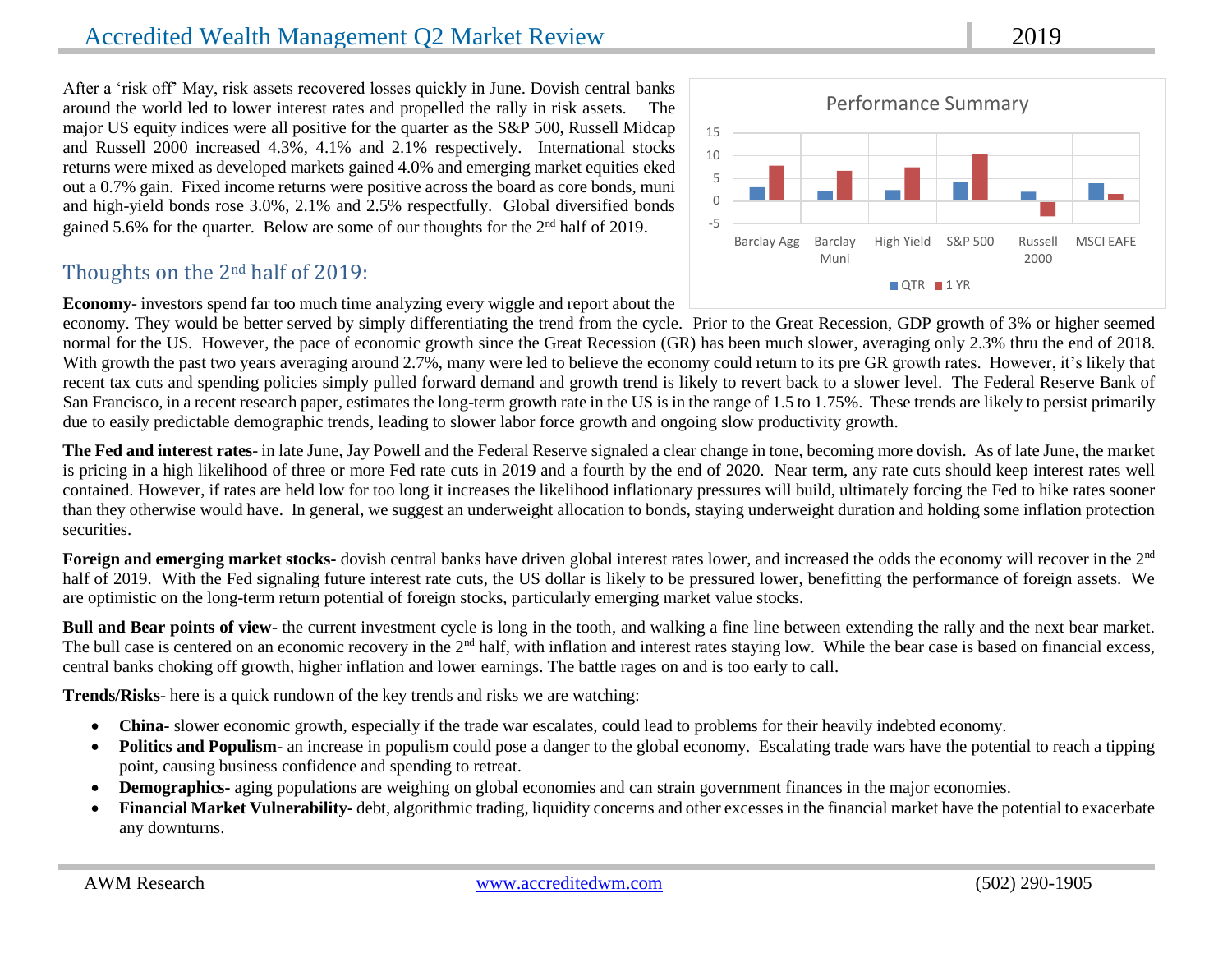| <b>Asset Class</b>         |                   | $\ast$ $\leftrightarrow$ Neutral weight Underweight<br>$\uparrow$ Overweight                                                                                                                                                                                                                                                                                      |  |  |
|----------------------------|-------------------|-------------------------------------------------------------------------------------------------------------------------------------------------------------------------------------------------------------------------------------------------------------------------------------------------------------------------------------------------------------------|--|--|
| <b>Equities</b>            | View*             | <b>Comments</b>                                                                                                                                                                                                                                                                                                                                                   |  |  |
| U.S. Large Cap             |                   | In global portfolios we are underweight US stocks in favor of other asset classes, primarily due to valuation. Within the category<br>we would emphasize Quality-at a-Reasonable-Price (QARP), dividend paying stocks over non-paying stocks. If/when the risk of<br>recession increases we would further reduce exposure to both large and small/mid cap stocks. |  |  |
| U.S. Small/Mid Cap         |                   | We remain underweight small/mid-cap stocks due to relatively high valuations and concerns about high debt levels. Small/Mid-<br>caps tend to perform best early to mid in the business cycle, and we view the current cycle as being in the later stages.                                                                                                         |  |  |
| International<br>Developed | $\leftrightarrow$ | We are neutral on foreign developed stocks near-term. However, investors with a longer time horizon should be overweight based<br>on reasonable valuations, a potential upswing in corporate earnings and looser monetary policy. On a five year time horizon we<br>expect foreign developed markets to outperform US markets.                                    |  |  |
| <b>Emerging Markets</b>    |                   | For long-term global portfolios we would be overweight emerging markets, with an emphasis on value. We believe the US \$ may<br>be peaking, fundamentals and valuations are reasonable, and expect EM to outperform both US and foreign developed markets LT.                                                                                                     |  |  |

| <b>Fixed Income</b>     |                   |                                                                                                                                      |
|-------------------------|-------------------|--------------------------------------------------------------------------------------------------------------------------------------|
|                         |                   | With the 10- year treasury yield near or below 2% we are maintaining our under-weight rating, and would keep some bond               |
| <b>Investment Grade</b> |                   | exposure in cash reserves which offer competitive yields and good liquidity. We recommend keeping some exposure for disciplined      |
|                         |                   | risk management, diversification purposes and to hedge reinvestment risk.                                                            |
| High-Yield Bonds        |                   | We are underweight high-yield and believe valuations are too high given the current late stage of the business cycle. We like to own |
|                         |                   | high-yield early in the business cycle when spreads are wide and valuations are cheap, today spreads are tight and valuations rich.  |
| <b>Municipal Bonds</b>  | $\leftrightarrow$ | We are neutral on municipal bonds, however they remain attractive for high tax-bracket investors and we would overweight them in     |
|                         |                   | taxable portfolios. The supply/demand outlook for municipal bonds is favorable and should benefit holders going forward.             |
| <b>TIPS</b>             |                   | Given the low level of unemployment and interest rates available on core bonds we are favorable on TIPs as a hedge against higher    |
|                         |                   | inflation. Especially in tax-deferred accounts.                                                                                      |
| Floating-Rate Loans     |                   | We are underweight and remain concerned about the amount and quality of loans being issued, and don't believe they warrant the       |
|                         |                   | additional risk.                                                                                                                     |
| <b>Emerging Markets</b> |                   | We believe investors with a higher risk tolerance should consider adding some exposure to this asset class.                          |
|                         | $\leftrightarrow$ |                                                                                                                                      |

| <b>Alternatives</b> |                   |                                                                                                                                        |
|---------------------|-------------------|----------------------------------------------------------------------------------------------------------------------------------------|
| Absolute-           |                   | We like this asset class and believe it can improve the risk/reward profile of portfolios that hold traditional asset classes. Our     |
| Return/Alternatives |                   | expectation is this asset class will perform in-between bonds and stocks over a full market cycle.                                     |
| <b>REITs</b>        |                   | The decline in interest rates this year has led to a strong rally in REITs, reducing our outlook for future performance. With cap      |
|                     |                   | rates declining and debt levels increasing our expectation future returns will be lower. We are reducing exposure to this asset class. |
|                     |                   | We view commodities as an effective way for long-term investors to diversify their portfolios and hedge against higher inflation.      |
| Commodities/Gold    | $\leftrightarrow$ | We expect the performance of commodities to improve and believe small positions in gold are suitable as a hedge against                |
|                     |                   | geopolitical and monetary policy risk. Gold has broken out form a long-term base and the performance of gold stocks has improved       |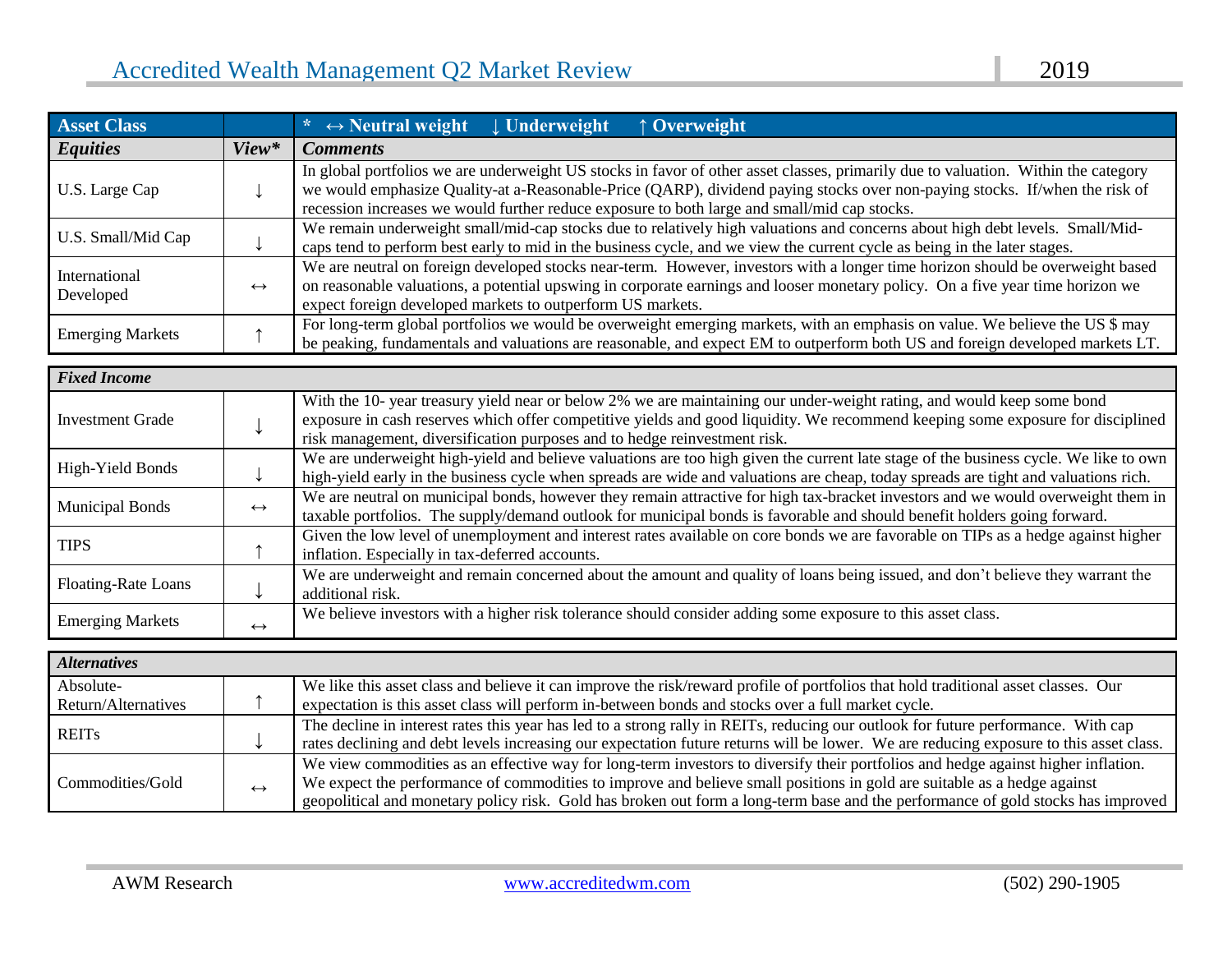#### **U.S. Stocks**

**Market Performance, Second Quarter 2019**

| <b>Index</b>          | Q <sub>2</sub> 2019 | 1 YR       |
|-----------------------|---------------------|------------|
| S&P 500               | 4.30%               | 10.42%     |
| Russell 1000          | 4.25%               | 10.02%     |
| Russell 1000 Value    | 3.84%               | 8.46%      |
| Russell 1000 Growth   | 4.64%               | 11.56%     |
| <b>Russell Midcap</b> | 4.13%               | 7.83%      |
| Russell 2000          | 2.10%               | $(3.31\%)$ |

Source: Morningstar

#### **International Stocks**

**Market Performance, Second Quarter 2019**

| <b>Index</b>     | Q <sub>2</sub> 2019 | T YR  |
|------------------|---------------------|-------|
| <b>MSCI EAFE</b> | 3.97%               | 1.60% |
| <b>MCSI EME</b>  | $0.74\%$            | 1.61% |
| MSCI BRIC        | $(0.13\%)$          | 3.52% |

Source: Morningstar

- Volatility increased sharply during the quarter. After a sharp sell-off in May markets reached new highs in June.
- Growth stocks regained their dominance over value stocks and have outperformed by over 5% YTD. As the next cycle emerges we believe value has the potential to outperform growth by a wide margin but investors will have to remain patient to capitalize.
- Our preference is to tilt portfolios towards quality-at areasonable-price (QARP) and dividend paying investment strategies.
- Foreign developed markets lagged during the quarter and lag the major U.S. indices YTD. Slower economic growth and geopolitical concerns weighed on their relative performance. Longer-term we expect foreign stocks to outperform their US counterparts, although capitalizing on this trend will require patience.
- We continue to see signs the US \$ may be peaking. Speculation among traders is aggressively predicting a higher US Dollar in 2019, this is usually a good contrary indicator. If the Dollar does sell-off we think it will be a catalyst for better foreign stock performance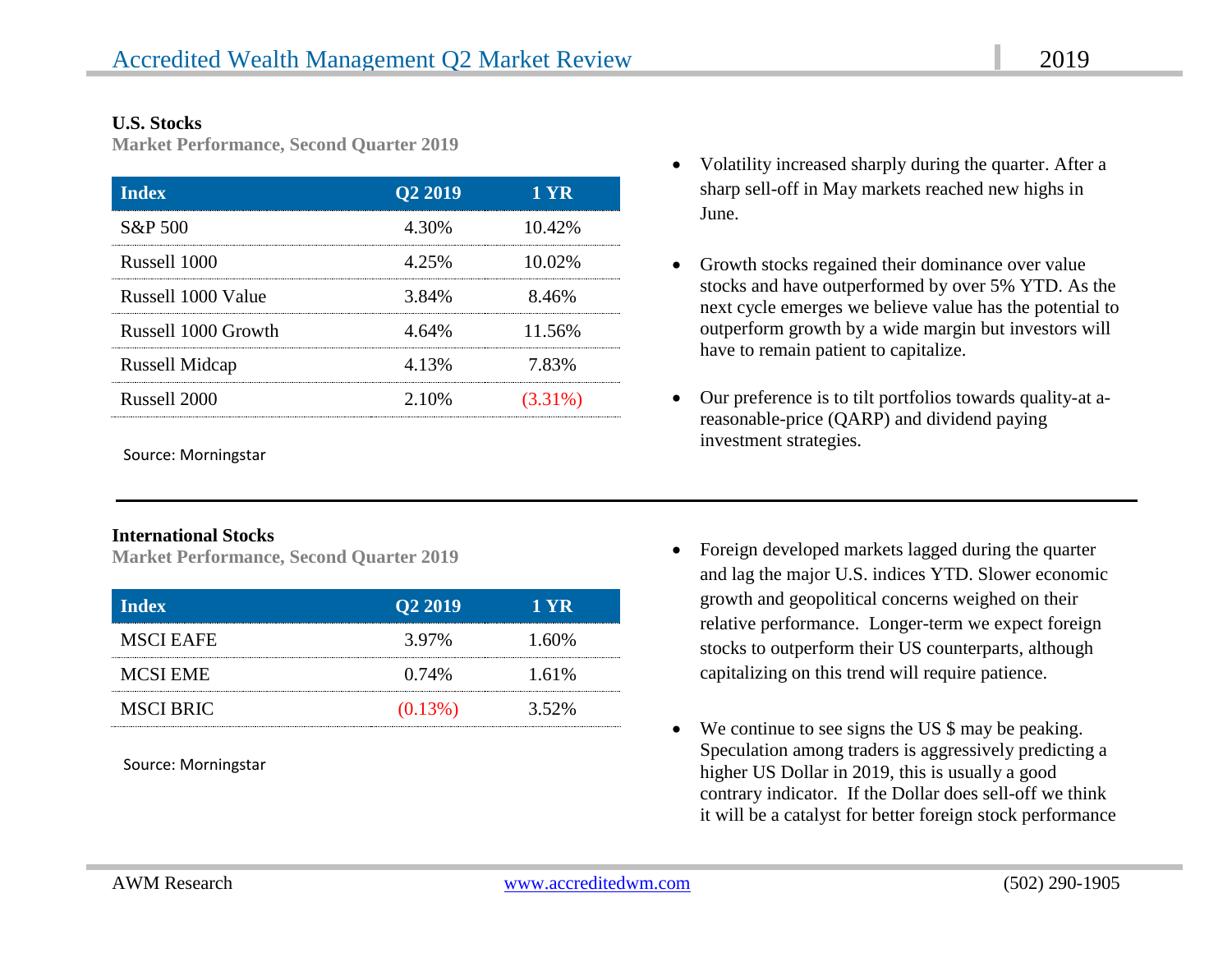#### **Fixed Income**

**Market Performance, Second Quarter 2019**

| <b>Index</b>                                       | Q <sub>2</sub> 2019 | 1 YR  |
|----------------------------------------------------|---------------------|-------|
| Vanguard Total Bond Index                          | 3.05%               | 7.75% |
| Barclays Muni Bond                                 | 2.14%               | 6.71% |
| Barclays US Corp High-Yield                        | 2.50%               | 7.48% |
| <b>JPM GBI-EM Global</b><br>Diversified            | 5.64%               | 8.99% |
| iShares TIPS Bond                                  | 2.77%               | 4.59% |
| BofA Merrill Lynch 3 month<br><b>Treasury Note</b> | 0.64%               | 2.27% |

Source: Morningstar

#### **Alternative Assets**

**Market Performance, Second Quarter 2019**

| <b>Strategies</b>                       | Q <sub>2</sub> 2019 | 1 YR   |
|-----------------------------------------|---------------------|--------|
| PIMCO All Asset All Authority           | 2.13%               | 3.02%  |
| <b>AQR</b> Diversified Arbitrage        | 2.55%               | 4.36%  |
| Gateway                                 | 1.16%               | 1 66%  |
| Vanguard REIT                           | 1.55%               | 12.41% |
| <b>BNY Mellon Global Real</b><br>Return | 4.23%               | 9.74%  |

Source: Morningstar

- Core and municipal bonds generated solid gains as interest rates dropped. With interest rates at current levels we would be underweight core bonds, keep durations relatively short and overweight cash. The technical outlook for municipals continues to be favorable.
- High-yield bonds snapped back after a tough finish to 2018. Given relatively tight spreads over high quality bonds we suggest using the current rally as an opportunity to reduce exposure.

- REITs were one of the best returning asset classes during the quarter. However, given the low level of interest rates and relatively high valuations we are reducing exposure to this asset class.
- We like alternative assets as a strategic way to reduce risk and increase absolute returns in portfolios. We plan to maintain a position in alternative assets unless we see a significant pullback in traditional assets (stocks and bonds).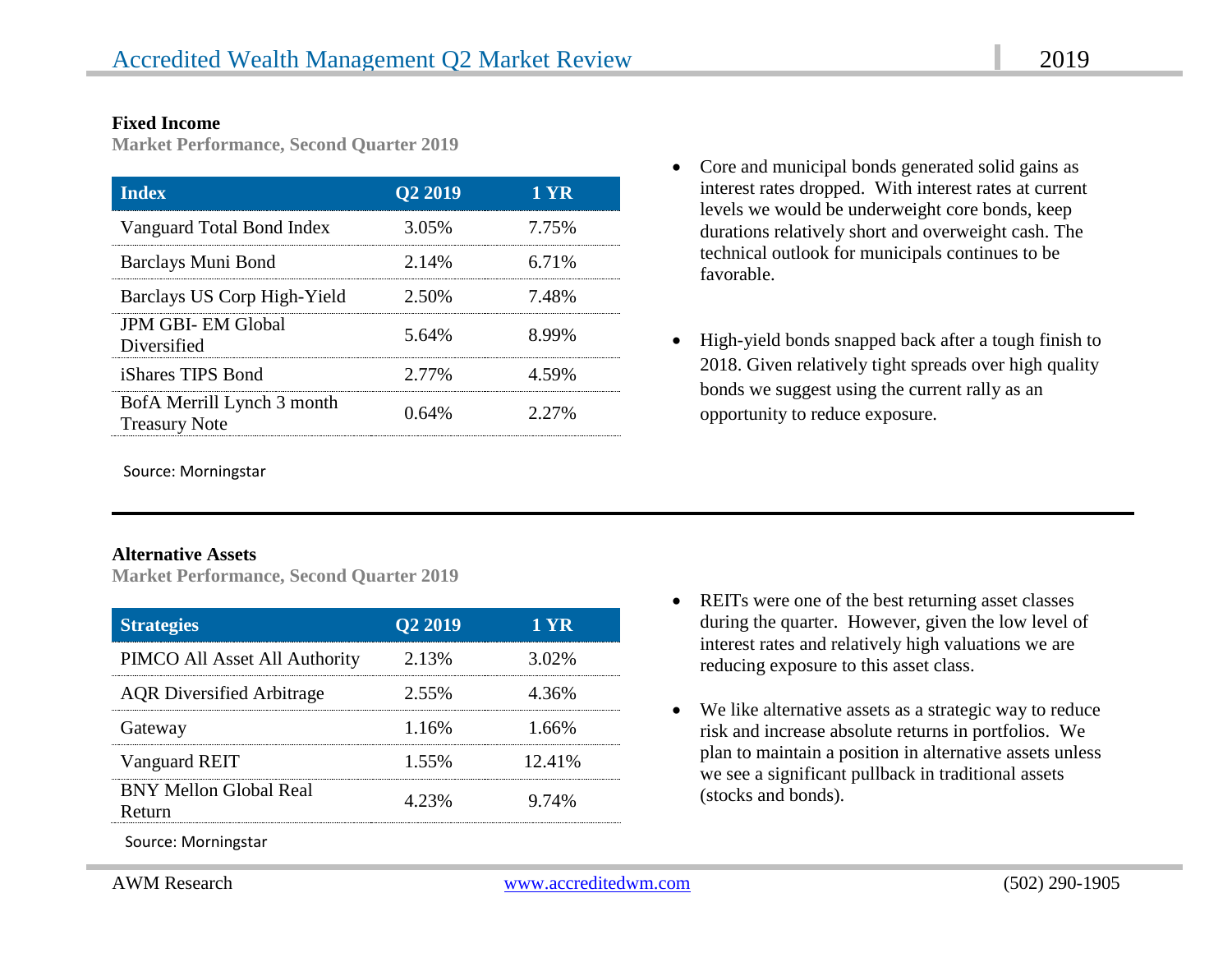# **Appendix:**

**Benchmark Definitions**

 $\ddot{\phantom{0}}$ 

| <b>U.S. Equity</b>          |       | <b>Description</b>                                                                                                                                                                                                                                                          |
|-----------------------------|-------|-----------------------------------------------------------------------------------------------------------------------------------------------------------------------------------------------------------------------------------------------------------------------------|
| S&P 500                     | Index | The index includes 500 leading US companies and captures approximately 80%<br>coverage of available market capitalization.                                                                                                                                                  |
| Russell 1000                | Index | The Russell 1000 Index measures the performance of the large-cap segment of the U.S.<br>equity universe and includes approximately 1000 of the largest securities. The Russell 1000<br>represents approximately 92% of the U.S. market.                                     |
| Russell 1000 Value          | Index | The Russell 1000 Value Index measures the performance of the large-cap value segment of<br>the U.S. equity universe. It includes those Russell 1000 companies with lower price-to-book<br>ratios and lower expected growth values.                                          |
| Russell 1000 Growth         | Index | The Russell 1000 Growth Index measures the performance of the large-cap growth segment<br>of the U.S. equity universe. It includes those Russell 1000 companies with higher price-to-<br>book ratios and higher forecasted growth values.                                   |
| Russell Midcap              | Index | The Russell Midcap Index measures the performance of the mid-cap segment of the U.S.<br>equity universe. It includes approximately 800 of the smallest securities based on a<br>combination of their market cap and current index membership.                               |
| Russell 2000                | Index | The Russell 2000 Index measures the performance of the small-cap segment of the U.S.<br>equity universe. It includes approximately 2000 of the smallest securities based on a<br>combination of their market cap and current index membership.                              |
| <b>International Equity</b> |       | <b>Description</b>                                                                                                                                                                                                                                                          |
| <b>MSCI EAFE</b>            | Index | The EAFE (Europe, Australasia, Far East) index consists of 21 developed market<br>country indexes, excluding the US & Canada. It is a free float-adjusted market<br>capitalization index that is designed to measure the equity market performance of<br>developed markets. |
| <b>MCSI EME</b>             | Index | The index is a free float-adjusted market capitalization index that is designed to measure<br>equity market performance of emerging markets and includes 23 emerging market<br>countries in the index.                                                                      |
| <b>MSCI BRIC</b>            | Index | The index is a free float-adjusted market capitalization weighted index that is designed<br>to measure the equity market performance of the following four emerging market<br>country indexes: Brazil, Russia, India and China.                                             |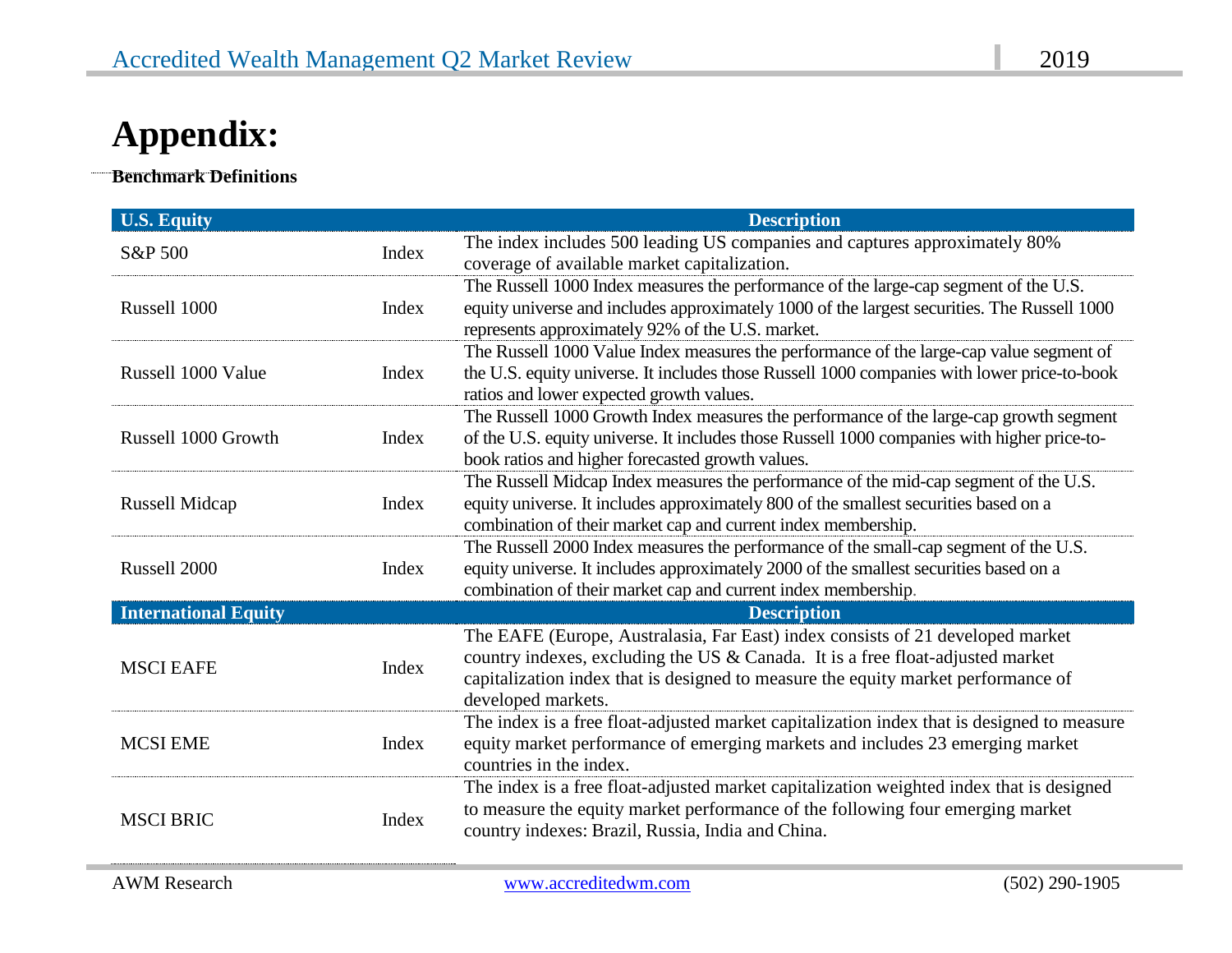| <b>Fixed Income</b>                                |                   | <b>Description</b>                                                                                                                                                                                                                                                                                                                 |
|----------------------------------------------------|-------------------|------------------------------------------------------------------------------------------------------------------------------------------------------------------------------------------------------------------------------------------------------------------------------------------------------------------------------------|
| Vanguard Total Bond Index                          | <b>Index Fund</b> | This index measures a wide spectrum of public, investment-grade, taxable, fixed income<br>securities in the United States—including government, corporate, and international<br>dollar-denominated bonds, as well as mortgage-backed and asset-backed securities, all<br>with maturities of more than 1 year.                      |
| <b>Barclays Aggregate Bond</b>                     | Index             | The U.S. Aggregate Index covers the USD-denominated, investment-grade, fixed-rate,<br>taxable bond market of SEC-registered securities. The index includes bonds from the<br>Treasury, Government-Related, Corporate, MBS (agency fixed-rate and hybrid ARM<br>pass-through bonds), ABS, and CMBS sectors.                         |
| Barclays Muni Bond                                 | Index             | The U.S. Municipal Indices cover the USD-denominated long term tax exempt bond<br>market. The index has four main sectors: state and local general obligation bonds,<br>revenue bonds, insured bonds, and pre-refunded bonds.                                                                                                      |
| Barclays US Corp High-<br>Yield                    | Index             | The index covers the USD-denominated, non-investment grade, fixed-rate, taxable<br>corporate bond market and excludes Emerging Markets debt.                                                                                                                                                                                       |
| <b>JPM GBI-EM Global Divers</b>                    | Index             | The index tracks returns for actively traded external debt instruments in emerging<br>markets. Included in the index are US-dollar denominated Brady bonds, Eurobonds,<br>and traded loans issued by sovereign entities.                                                                                                           |
| iShares TIPS Bond                                  | <b>ETF</b>        | The iShares TIPS Bond ETF seeks to track the investment results of an index composed<br>of inflation-protected U.S. Treasury bonds.                                                                                                                                                                                                |
| BofA Merrill Lynch 3 month<br><b>Treasury Note</b> | Index             | The 3-month US Treasury Note Index is comprised of a single issue purchased at the<br>beginning of the month and held for a full month. At the end of the month, that issue is<br>sold and rolled into a newly selected issue.                                                                                                     |
| <b>Alternative Assets</b>                          |                   | <b>Description</b>                                                                                                                                                                                                                                                                                                                 |
| PIMCO All Asset All<br>Authority                   | Mutual<br>Fund    | The investment seeks maximum real return, consistent with preservation of real capital<br>and prudent investment management. The primary benchmark for the fund is the S&P<br>500, with a secondary objective of Consumer Price Index +650 basis points.                                                                           |
| <b>AQR</b> Diversified Arbitrage                   | Mutual<br>Fund    | The investment seeks long-term absolute (positive) returns. It invests in a diversified<br>portfolio of instruments, including equities, convertible securities, debt securities, loans,<br>warrants, options, other types of derivative instruments.                                                                              |
| Gateway                                            | Mutual<br>Fund    | The investment seeks to capture the majority of the returns associated with equity<br>market investments, while exposing investors to less risk than other equity investments.<br>The fund invests in a broadly diversified portfolio of common stocks, while also selling<br>index call options and purchasing index put options. |